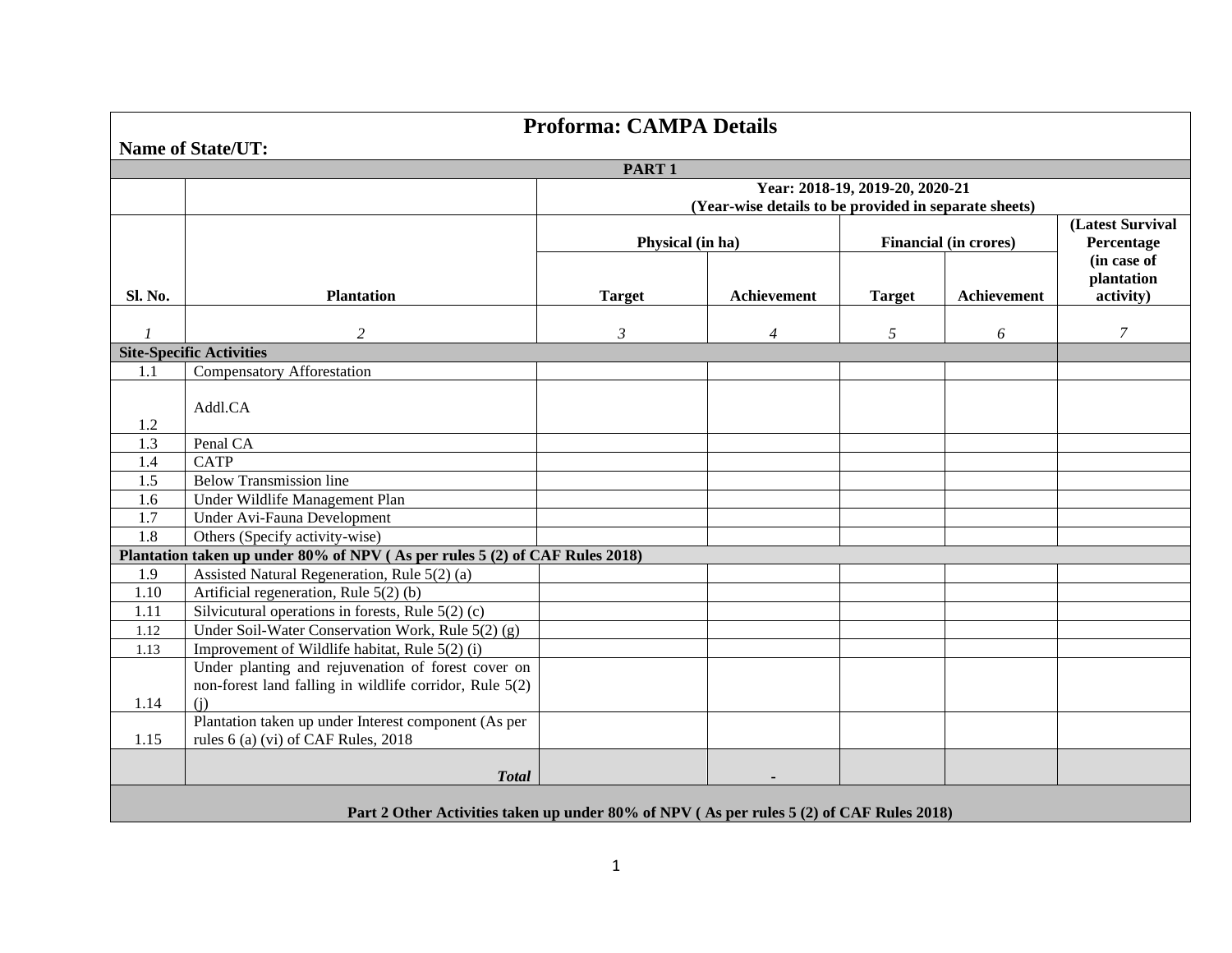|                                                                  |                                             |                            |                          | Physical (in ha) |             | <b>Financial (in crores)</b> |             | Remarks, if any |
|------------------------------------------------------------------|---------------------------------------------|----------------------------|--------------------------|------------------|-------------|------------------------------|-------------|-----------------|
| Sl. No.                                                          | <b>Head/Topic</b>                           | <b>CAF</b><br><b>Rules</b> | <b>Works Name</b>        | <b>Target</b>    | Achievement | <b>Target</b>                | Achievement |                 |
|                                                                  | $\mathcal{D}$                               | $\overline{3}$             | $\overline{\mathcal{L}}$ | 5                | 6           | $\tau$                       | 8           | 9               |
|                                                                  | Protection of plantation                    |                            |                          |                  |             |                              |             |                 |
| 2.1                                                              | & Forests                                   | 5(2)(d)                    | Specify activity wise    |                  |             |                              |             |                 |
| 2.2                                                              | Pest & disease                              | 5(2)(e)                    | Specify activity wise    |                  |             |                              |             |                 |
|                                                                  | Forest Fire prevention                      |                            |                          |                  |             |                              |             |                 |
| 2.3                                                              | & Control operations                        | 5(2)(f)                    | Specify activity wise    |                  |             |                              |             |                 |
|                                                                  | Soil<br>Moisture                            |                            |                          |                  |             |                              |             |                 |
|                                                                  | Conservation<br>(Other                      |                            |                          |                  |             |                              |             |                 |
|                                                                  | plantation<br>than                          |                            |                          |                  |             |                              |             |                 |
|                                                                  | activities) [in running                     |                            |                          |                  |             |                              |             |                 |
| 2.4                                                              | metres and number]                          | 5(2)(g)                    | Specify activity wise    |                  |             |                              |             |                 |
|                                                                  | Voluntary Relocation of                     |                            |                          |                  |             |                              |             |                 |
| 2.5                                                              | <b>Villages</b>                             | 5(2)(h)                    | Specify activity wise    |                  |             |                              |             |                 |
|                                                                  | Improvement of                              |                            |                          |                  |             |                              |             |                 |
| 2.6                                                              | Wildlife habitat (Other<br>than plantation) | 5(2)(i)                    | Specify activity wise    |                  |             |                              |             |                 |
|                                                                  | Establishment,                              |                            |                          |                  |             |                              |             |                 |
|                                                                  | operation and                               |                            |                          |                  |             |                              |             |                 |
|                                                                  | maintenance of animal                       |                            |                          |                  |             |                              |             |                 |
|                                                                  | rescue centre and                           |                            |                          |                  |             |                              |             |                 |
|                                                                  | veterinary treatment                        |                            | Specify activity wise    |                  |             |                              |             |                 |
|                                                                  | facilities for wild                         |                            |                          |                  |             |                              |             |                 |
| 2.7                                                              | animal                                      | 5(2)(k)                    |                          |                  |             |                              |             |                 |
|                                                                  | Supply of wood-saving                       |                            |                          |                  |             |                              |             |                 |
|                                                                  | working appliance and                       |                            |                          |                  |             |                              |             |                 |
|                                                                  | other forest produce                        |                            | Specify activity wise    |                  |             |                              |             |                 |
| 2.8                                                              | saving device                               | 5(2)(1)                    |                          |                  |             |                              |             |                 |
|                                                                  | Management of                               |                            |                          |                  |             |                              |             |                 |
|                                                                  | biological diversity and                    |                            |                          |                  |             |                              |             |                 |
| 2.9                                                              | biological resources                        | 5(1)(m)                    | Specify activity wise    |                  |             |                              |             |                 |
|                                                                  |                                             |                            | <b>Total</b>             |                  |             |                              |             |                 |
|                                                                  |                                             |                            |                          |                  |             |                              |             |                 |
| PART - 3 - Proposed Activity under 20% of NPV as per rules 5 (3) |                                             |                            |                          |                  |             |                              |             |                 |
| 3.1                                                              | Nursery                                     | 5(3)(a)                    | Specify activity wise    |                  |             |                              |             |                 |
| 3.2                                                              | Peoples' Biodiversity                       |                            |                          |                  |             |                              |             |                 |
|                                                                  | Register                                    | 5(3)(b)                    | Specify activity wise    |                  |             |                              |             |                 |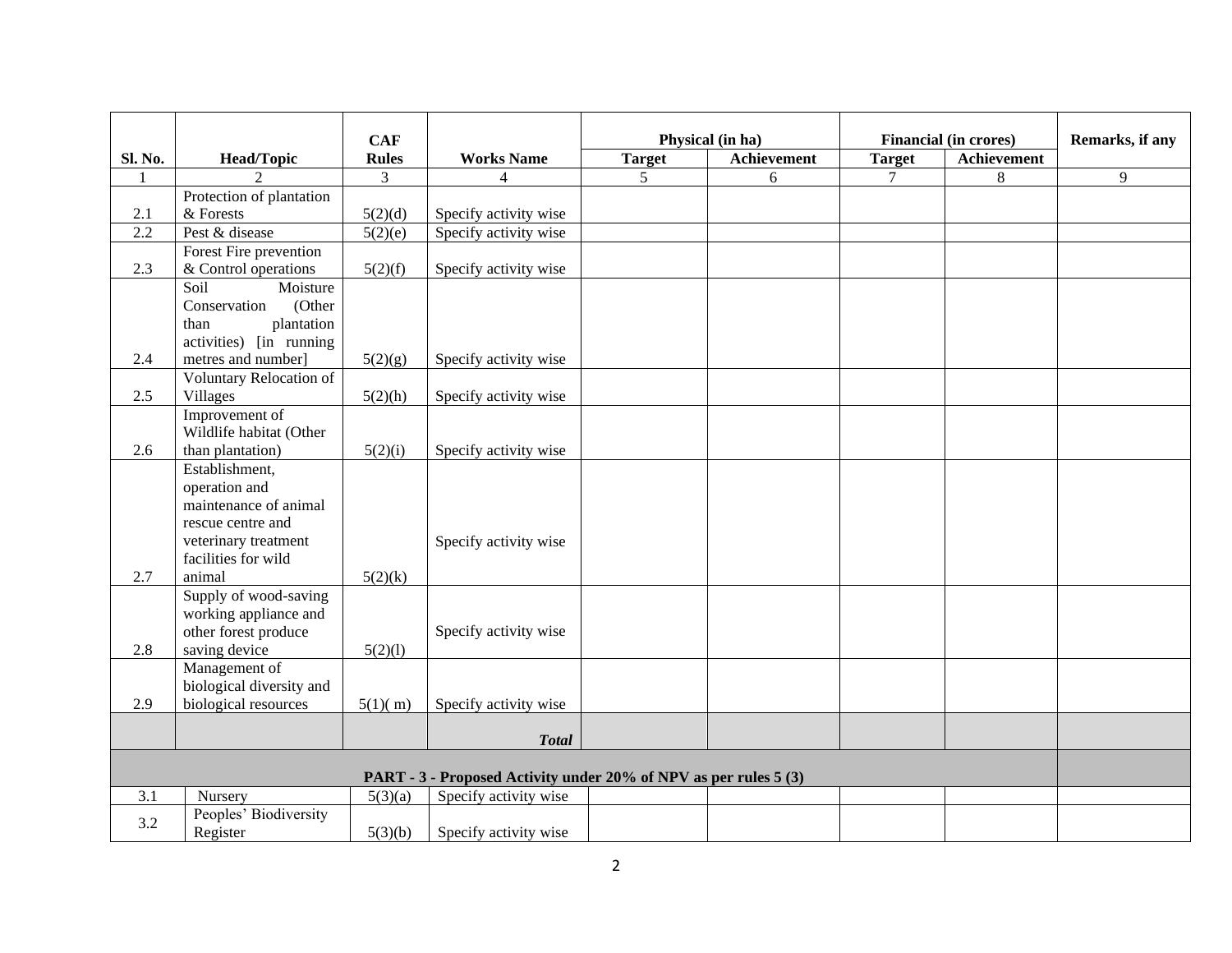|             | Information                   |         |                       |  |  |  |
|-------------|-------------------------------|---------|-----------------------|--|--|--|
| 3.3         | Technology                    | 5(3)(c) | Specify activity wise |  |  |  |
|             | Construction &                |         |                       |  |  |  |
|             | Maintenance of forest         |         |                       |  |  |  |
|             | paths/Inspection paths        |         |                       |  |  |  |
|             | (specify activity wise)       |         |                       |  |  |  |
|             | for physical in running       |         |                       |  |  |  |
| 3.4(i)      | metres and number)            | 5(3)(d) | Specify activity wise |  |  |  |
|             | Construction &                |         |                       |  |  |  |
|             | Maintenance of fire-          |         |                       |  |  |  |
|             |                               |         |                       |  |  |  |
|             | lines (specify activity       |         |                       |  |  |  |
|             | wise for physical in          |         |                       |  |  |  |
|             | running metres and            |         |                       |  |  |  |
| 3.4(i)      | number)                       | 5(3)(d) | Specify activity wise |  |  |  |
|             | Construction &                |         |                       |  |  |  |
|             | Maintenance of watch-         |         |                       |  |  |  |
| $3.4$ (iii) | towers (in number)            | 5(3)(d) | Specify activity wise |  |  |  |
|             | Construction &                |         |                       |  |  |  |
|             | Maintenance of check          |         |                       |  |  |  |
| $3.4$ (iv)  | posts (in number)             | 5(3)(d) | Specify activity wise |  |  |  |
|             | Construction &                |         |                       |  |  |  |
|             | Maintenance of timber         |         |                       |  |  |  |
| 3.4(y)      | depots (in number)            | 5(3)(d) | Specify activity wise |  |  |  |
|             | <b>Construction of Office</b> |         |                       |  |  |  |
|             | Buildings for front line      |         |                       |  |  |  |
| 3.5(i)      | Staff (in number)             | 5(3)(e) | Specify activity wise |  |  |  |
|             | Construction of               |         |                       |  |  |  |
|             | <b>Residential Buildings</b>  |         |                       |  |  |  |
|             | for front line Staff (in      |         |                       |  |  |  |
| 3.5(i)      | number)                       | 5(3)(e) | Specify activity wise |  |  |  |
|             | Casual engagament of          |         |                       |  |  |  |
|             | local labour as per           |         |                       |  |  |  |
| 3.6         | CAF rules (in number)         | 5(3)(f) | Specify activity wise |  |  |  |
|             | Survey, Mapping,              |         |                       |  |  |  |
|             | Data Collection of            |         |                       |  |  |  |
|             | forest areas for forest       |         |                       |  |  |  |
| 3.7(i)      | fire control                  | 5(3)(g) | Specify activity wise |  |  |  |
|             | Survey, Mapping, Data         |         |                       |  |  |  |
|             | Collection of forest          |         |                       |  |  |  |
| 3.7(i)      | areas for compensatory        | 5(3)(g) | Specify activity wise |  |  |  |